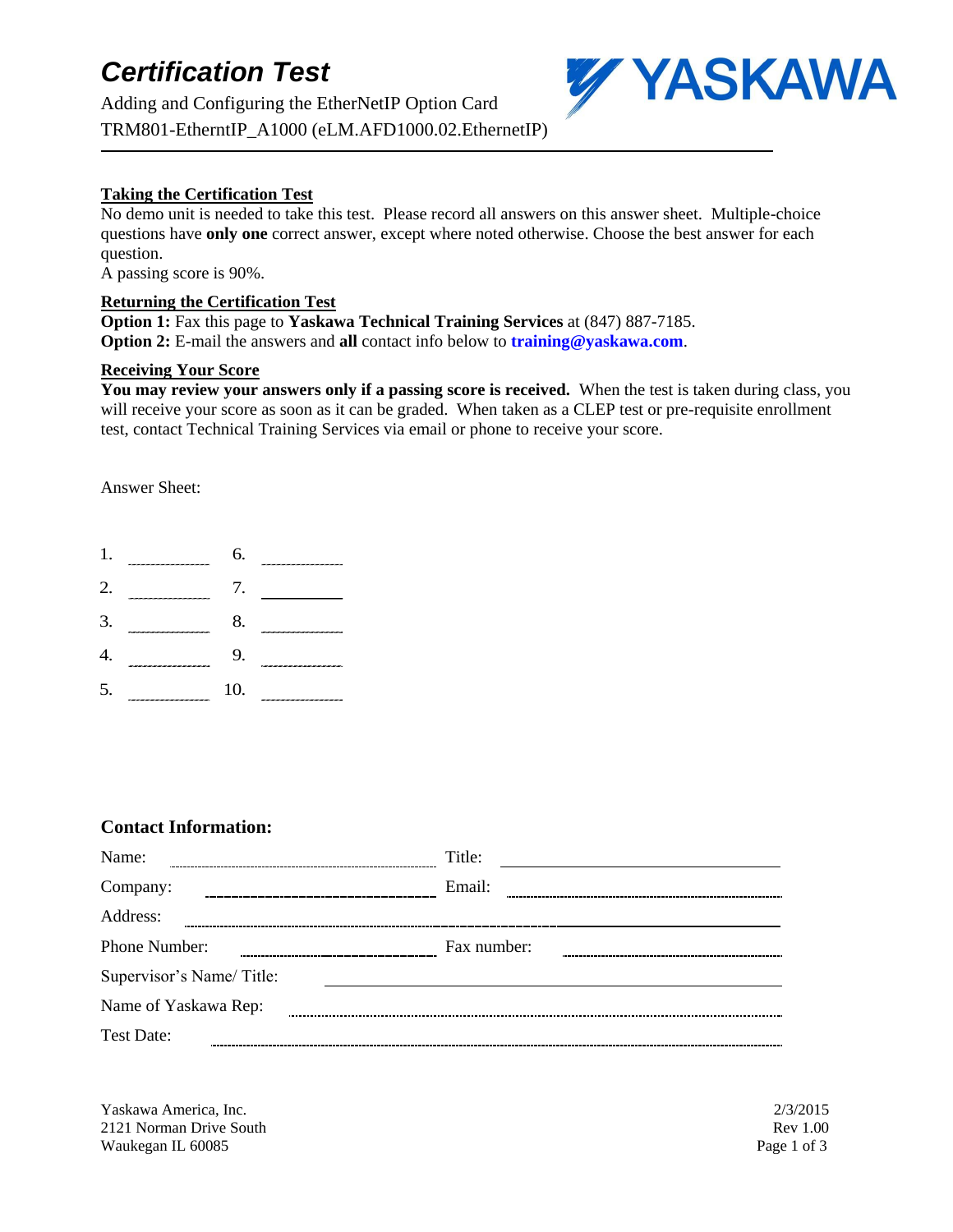## *Certification Test*

Adding and Configuring the EtherNetIP Option Card TRM801-EtherntIP\_A1000 (eLM.AFD1000.02.EthernetIP)



- 1. Which of the following Yaskawa Drives will accept an SI-EN3 or SI-EN3D EtherNet/IP board?
	- A. Only the A1000
	- B. Only the A1000 and P1000
	- C. Only the P1000 and iQpump1000
	- D. The A1000, P1000, iQpump1000, and Z1000
- 2. Adding the "/V" to the end of the option board model number (i.e. SI-EN3/V) means what?
	- A. It is only for Version 10 and above
	- B. It is only for the V1000 Drive
	- C. It has dual RJ45 ports
	- D. It is the OEM version
- 3. An Yaskawa EtherNet/IP option kit contains which of the following
	- A. Option board only
	- B. Option board and installation manual
	- C. Option board, installation manual, mounting screws, and ground wires
	- D. Option board, mounting screws, and Cat5 cables
- 4. The SI-EN3 option board should only be installed into which Drive option port?
	- A. CN5-A
	- B. CN5-B
	- C. CN5-C
	- D. RJ45-A
- 5. What do the letters in DLR stand for?
	- A. Device Logic Ring
	- B. DeviceNet Logging Ring
	- C. Device Level Ring
	- D. DeviceNet Logic Rating
- 6. Which Drive parameter group configures the IP address settings of EtherNet/IP option cards?
	- A. B1 Group
	- B. F1 Group
	- C. F7 Group
	- D. U6 Group